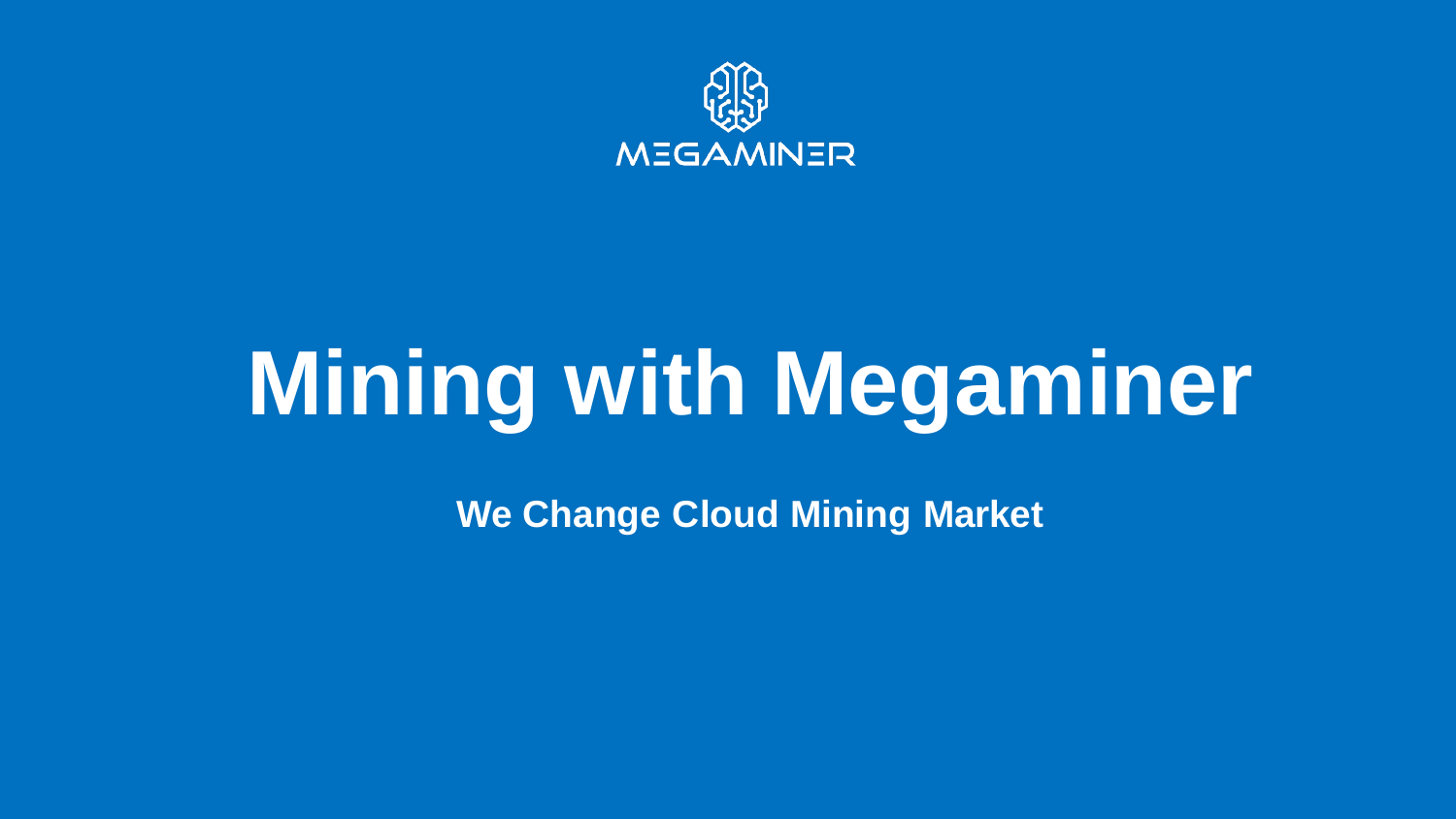

## **Project Summary:**

Our company tokenizes the computing power of the existing mining farm. Megaminer is issuing tokenized MINE licenses, the holders of which will receive rewards in proportion to the rewards received from mining.

The mining farm is located in Quebec, Canada:

- cold climate and cheap electricity
- Meets the high requirements of data centers:
- redundant power, redundant internet line, cooling, air purification, automatic fire extinguishing
- Supervision of specialists 24/7/365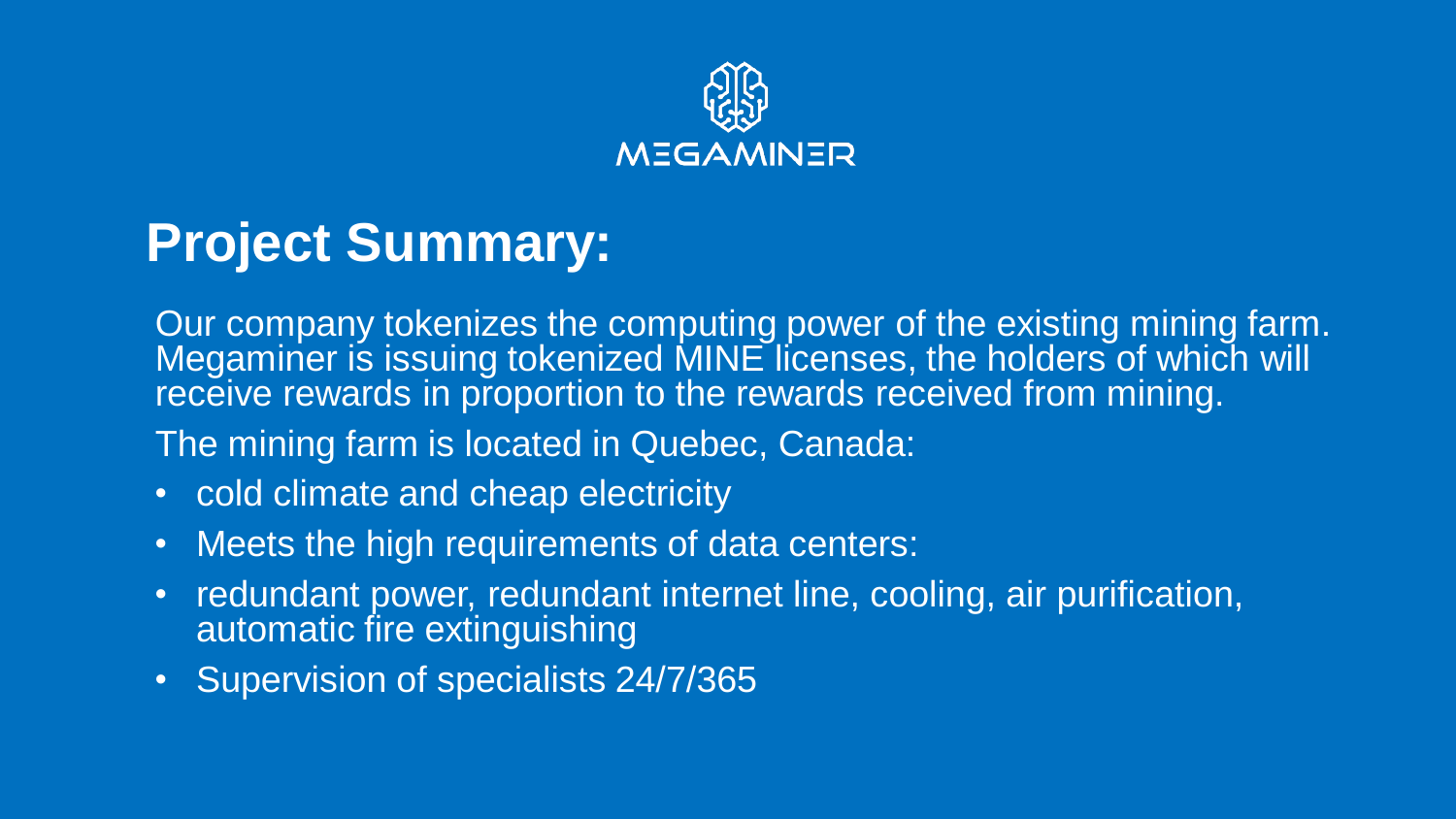

## **MINE Licence as a concept:**

Buying a computing licenses is similar to buying electricity from a power plant and reselling it:

- you own neither the grid nor the power plant.
- you bought kilowatt-hours directly, the amount of energy that will become useful work.

In the case of a MINE license, you are also purchasing some amount of computing that can be used for mining or cloud computing.

- in essence, your computing power will be resold at a higher price.
- we manage the capacity to keep your licensed equipment running at peak efficiency.